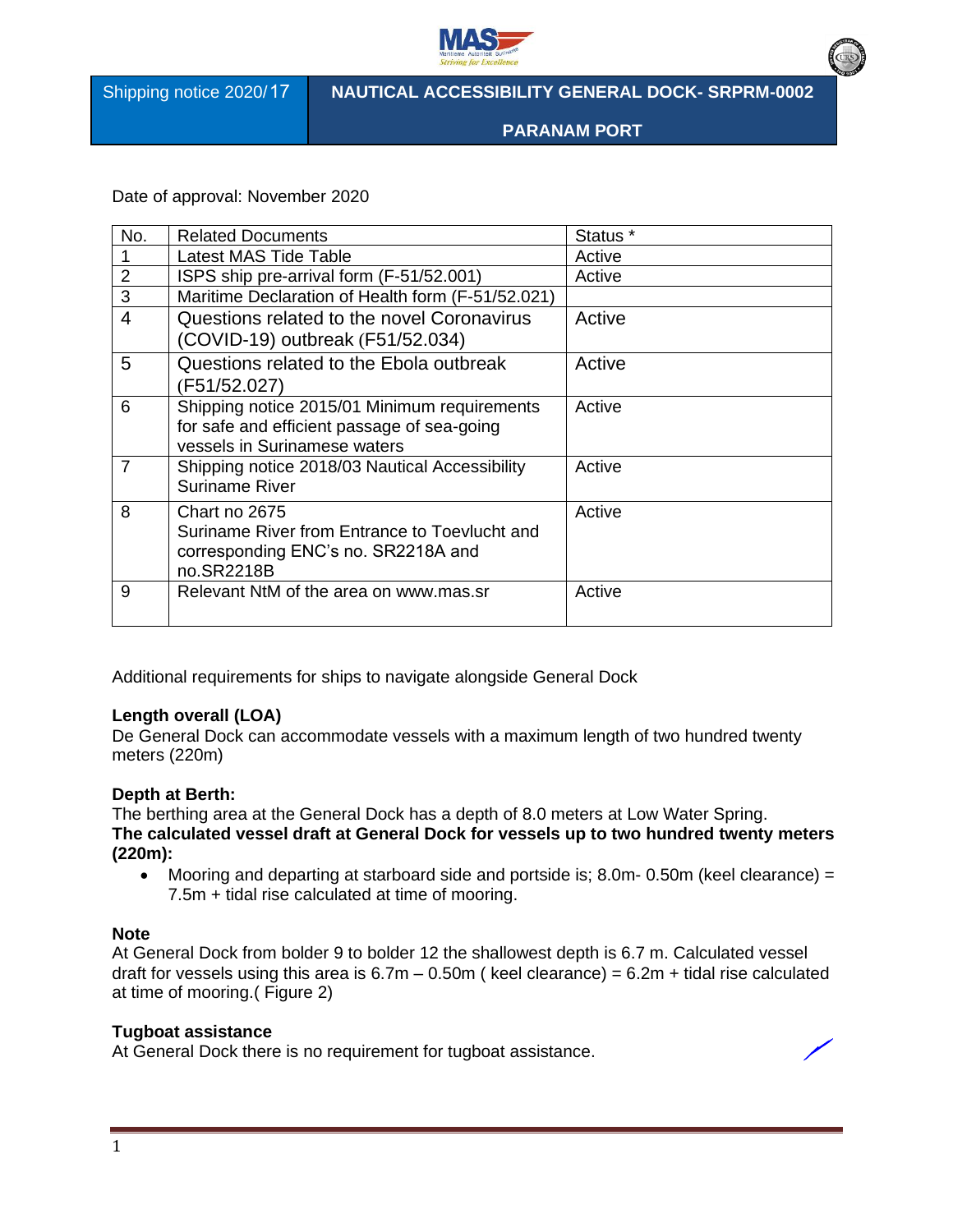

Shipping notice 2020/17

## **NAUTICAL ACCESSIBILITY GENERAL DOCK- SRPRM-0002**

### **PARANAM PORT**

### **Turning basin for vessels of more than 140m:**

Vessels of more than one hundred and forty meters (140m) in length must use the turning basin or anchorage area at Chatillion or Simonspolder (for turning) to be able to moor Port side at the Jetty.

## **Bathymetric survey for monitoring the depth at General Dock.**

Due to the rapid sedimentation rate periodic maintenance is required. The Maritime Authority Suriname will issue the depth at General Dock on yearly basis after each bathymetric survey. The latest depth survey at General Dock dated July 2020 (Figure 1).

**Note:** 

- **In special or exceptional cases, the MAS is fully authorized to request tugboat assistance for partial or the entire distance to be navigated within the channel.**
- **Vessels with bow thrusters which are not in good working condition are regarded as vessels without bow thrusters.**
- **A mooring boat must be on standby to assist with the mooring lines.**
- **For tugboat assistance tugboat operators/companies should possess a valid license for tugboat operations issued by the Maritime Authority Suriname.**

**Approved by the Maritime Authority Suriname,** 

**Mr. M. Amafo LL.M Director**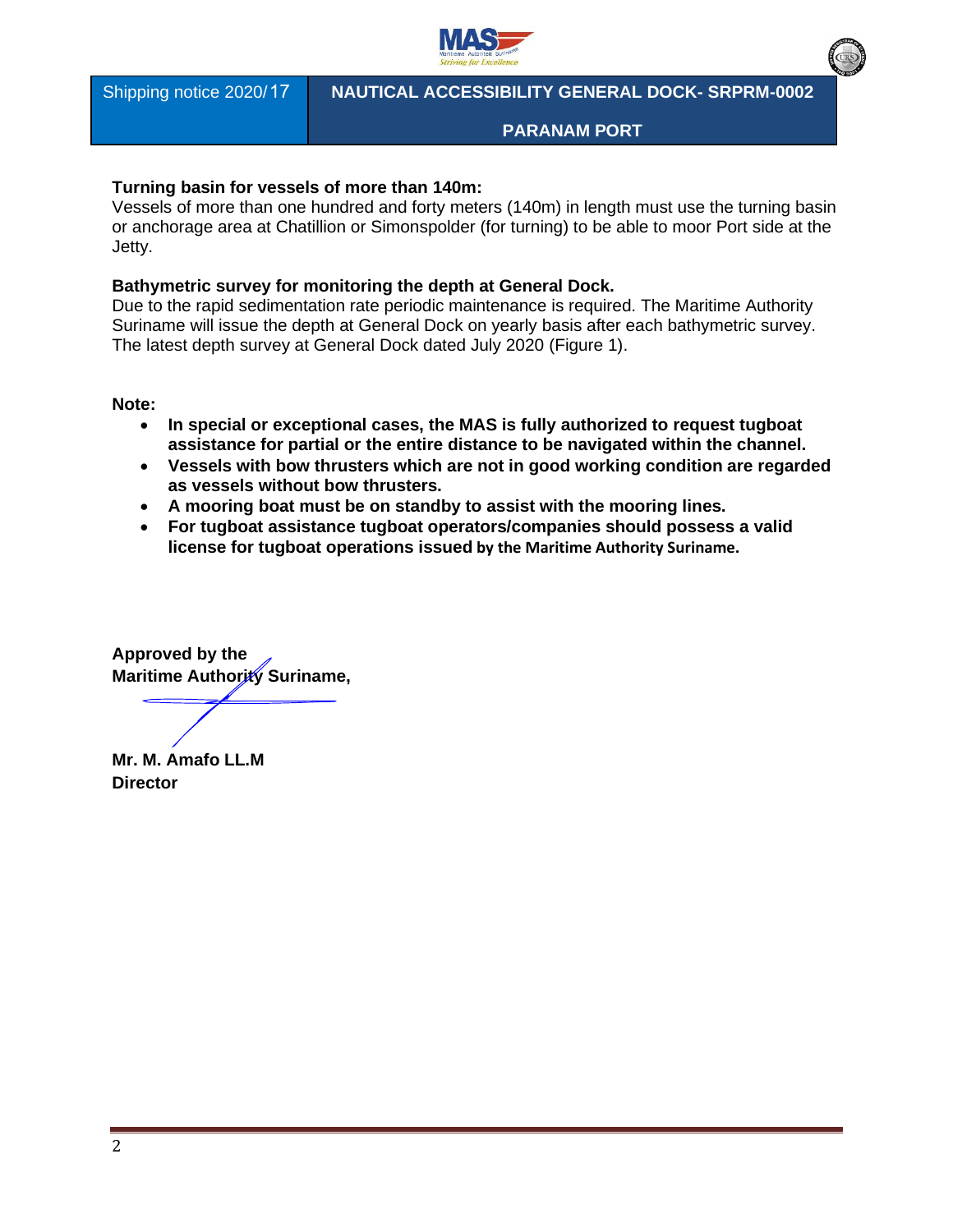



**Figure 1: Depth survey General Dock July 2020 (depths are referred to LWS)**